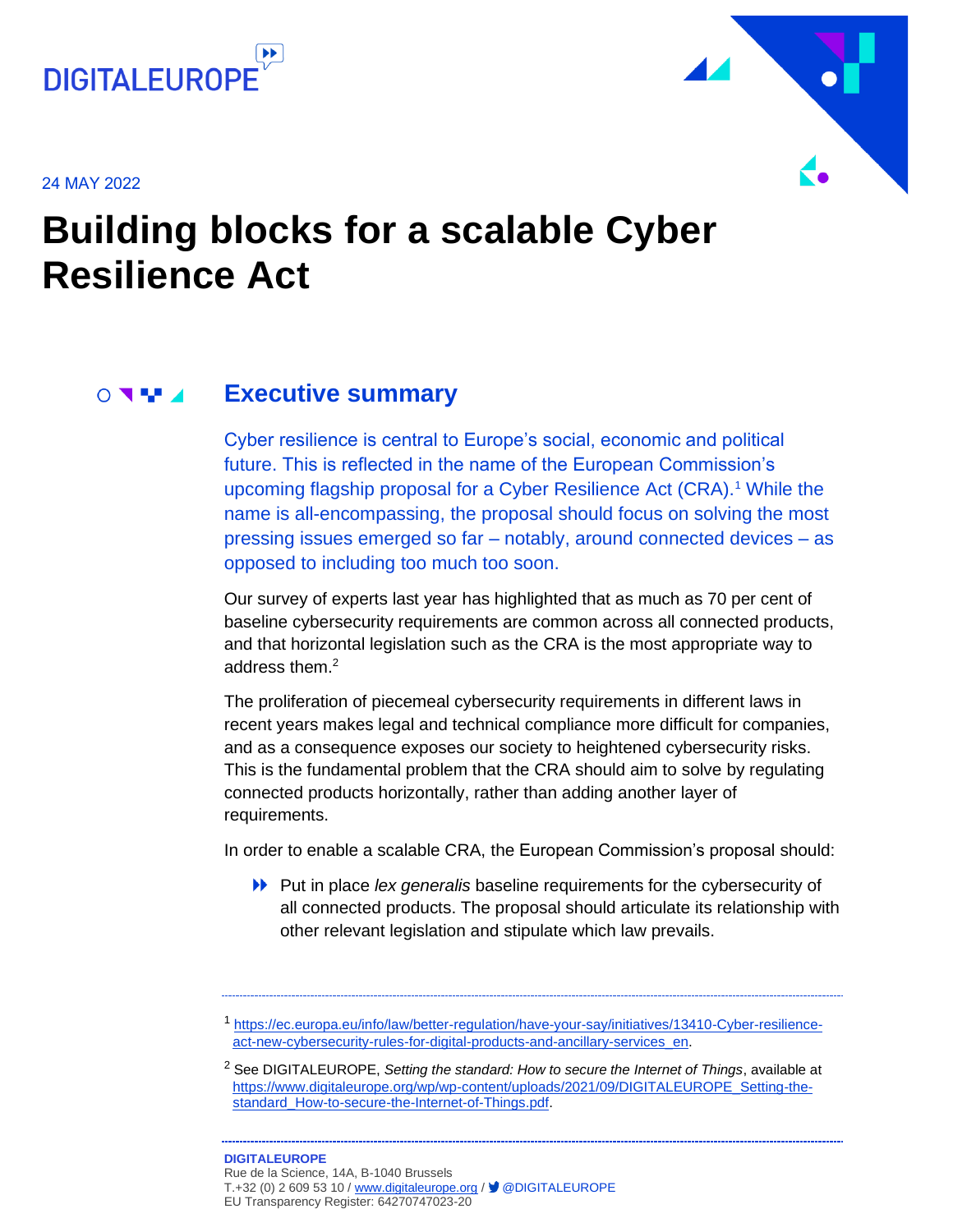- **EXECUTE:** Focus primarily on digital tangible products currently governed by EU product regulation. It is these products that suffer from most legislative overlap and incoherence, and this is where most protection gaps can be remedied. Similarly, the CRA should stipulate requirements on embedded software, which is necessary for a product's intended function.
- By contrast, the CRA should not cover 'standalone software' nor 'ancillary services,' both of which function irrespective of a specific tangible product and are not suitable for the same legislative treatment.
- ▶ The proposal should allow for a key role for product manufacturers as well as for obligations of relevant economic operators, including thirdparty suppliers. This is especially relevant for software. Through obligations on manufacturers and relevant economic operators, the CRA can provide a coherent lifecycle framework centred around secure development and production processes, coordinated vulnerability report management, and transparency about security software updates or alternative mitigations.
- ▶ The CRA should set out general legal requirements that can be detailed at technical level through harmonised standards. The latter should be based on a number of relevant international cybersecurity standards, either already existing or under development, and would allow for selfassessment building on stringent market surveillance. Self-assessment by the manufacturer is vital to enable scalability of assurance across the myriad devices that will be in scope.
- At the same time, the CRA should enable links with the Cybersecurity Act,<sup>3</sup> in order to avoid duplication and leverage certification schemes. Notably, by recognising voluntary third-party certification as an alternative way to demonstrate compliance when companies have chosen the certification route, or where specific markets request complementary or higher requirements through certification.
- The CRA's requirements should apply after a sufficient transition period in order to allow for the development of the necessary harmonised standards, facilitate synchronisation with other pieces of regulation, and enable companies to adapt their products.

<sup>3</sup> Regulation (EU) 2019/881.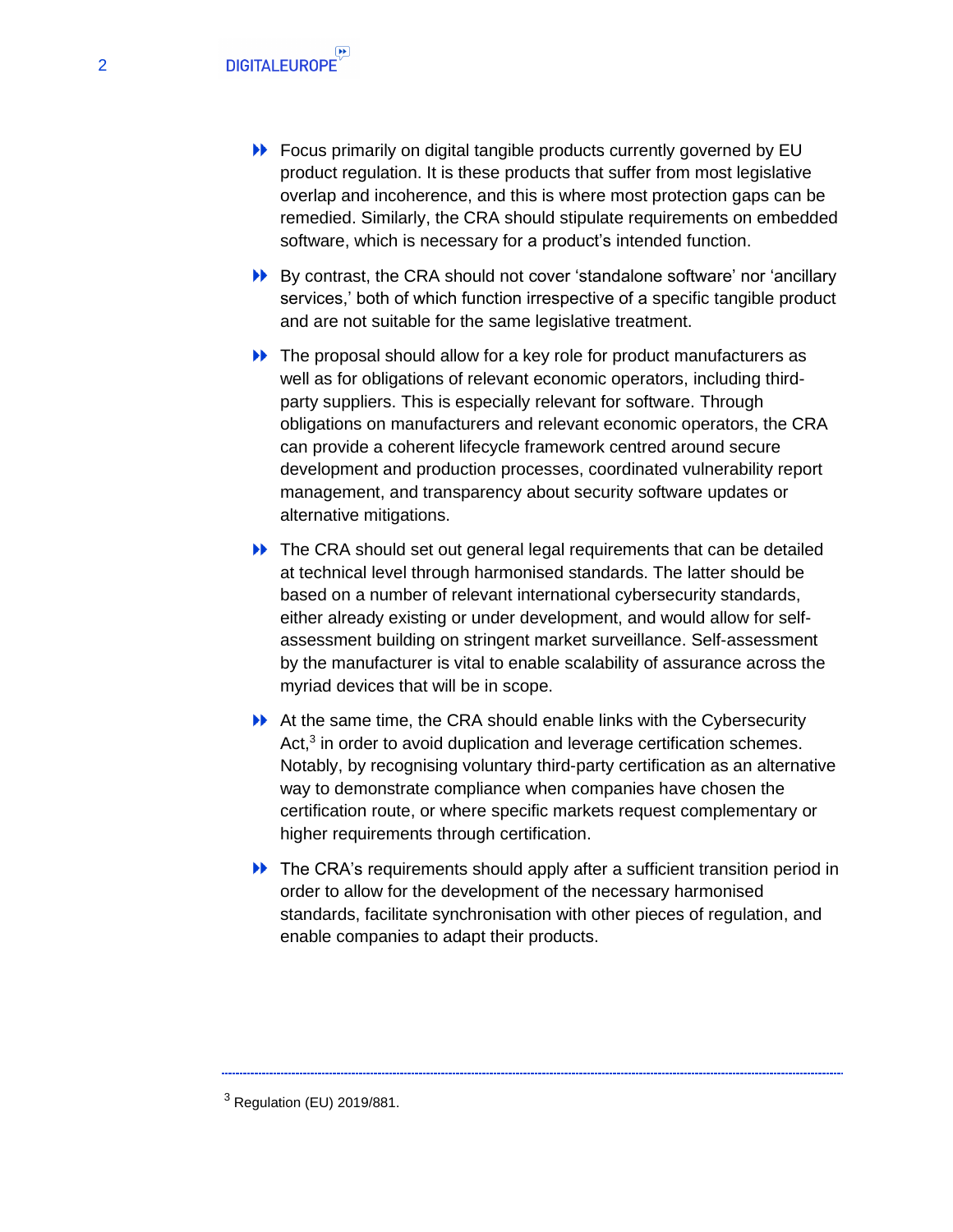#### **Table of contents**  $\begin{array}{c} \circ & \bullet & \bullet \\ \circ & \bullet & \bullet \end{array}$

<span id="page-2-0"></span>

| $\bullet$ | Executive summary Error! Bookmark not defined. |  |
|-----------|------------------------------------------------|--|
|           |                                                |  |
|           |                                                |  |
| $\bullet$ |                                                |  |
|           |                                                |  |
|           |                                                |  |
|           |                                                |  |
|           |                                                |  |
|           |                                                |  |
|           |                                                |  |
|           |                                                |  |
|           |                                                |  |
|           |                                                |  |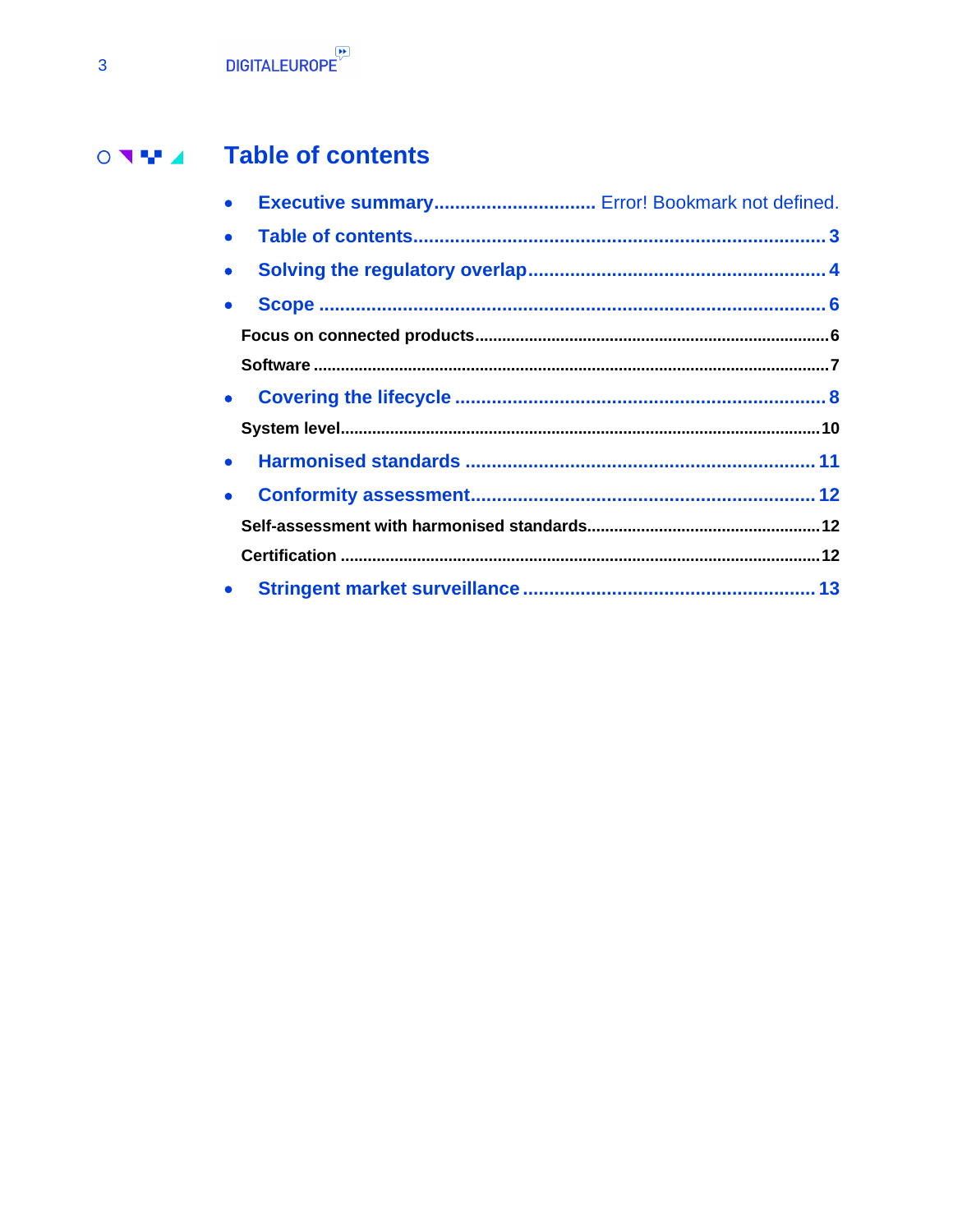#### **Solving the regulatory overlap**  $\circ$   $\cdot$   $\cdot$

<span id="page-3-0"></span>Cybersecurity is a key prerequisite for a successful digital economy and society. Due to the increased importance of cybersecurity, there has been a huge increase in legislative requirements concerning cybersecurity. This has resulted in a piecemeal approach to date, with an ever-growing number of existing or proposed legal acts aiming to regulate products or organisations. Examples of this include:

- A delegated act under the Radio Equipment Directive (RED) with requirements relating to the protection of personal data and network resources, and against fraud, for wireless products; 4
- A proposed Regulation on machinery products, with requirements for protection against corruption;<sup>5</sup>
- **EXECUTE:** The proposed AI Act, setting out cybersecurity requirements for high-risk AI systems;<sup>6</sup>
- $\blacktriangleright$  The Medical Device Regulations,<sup>7</sup> setting out minimum requirements concerning IT security measures for all medical devices incorporating electronic programmable systems and software considered a medical device, as well as other vertical/sectoral legislation;
- A proposed General Product Safety Regulation extended to cybersecurity risks having an impact on safety;<sup>8</sup>
- **Proposals related to security issues, such as operating system updates** and roll-back of updates, emerging in ecodesign legislation such as the proposed Lot X Regulation; 9
- Provisions related to software updates in the Digital Content and the Sale of Goods Directives:<sup>10</sup>

- $7$  Regulations (EU) 2017/745 and 2017/746.
- <sup>8</sup> COM(2021) 346 final.

<sup>4</sup> Commission Delegated Regulation (EU) 2022/30.

<sup>5</sup> COM(2021) 202 final.

<sup>6</sup> COM(2021) 206 final.

<sup>9</sup> See DIGITALEUROPE, *Technical annex on operating system update requirements in proposed Lot X Regulation*, available at [https://www.digitaleurope.org/wp/wp](https://www.digitaleurope.org/wp/wp-content/uploads/2022/05/DIGITALEUROPE-Technical-annex-on-software-updates-for-Lot-X-09.11.21.pdf)[content/uploads/2022/05/DIGITALEUROPE-Technical-annex-on-software-updates-for-Lot-X-](https://www.digitaleurope.org/wp/wp-content/uploads/2022/05/DIGITALEUROPE-Technical-annex-on-software-updates-for-Lot-X-09.11.21.pdf)[09.11.21.pdf.](https://www.digitaleurope.org/wp/wp-content/uploads/2022/05/DIGITALEUROPE-Technical-annex-on-software-updates-for-Lot-X-09.11.21.pdf)

<sup>10</sup> Directives (EU) 2019/770 and 2019/771.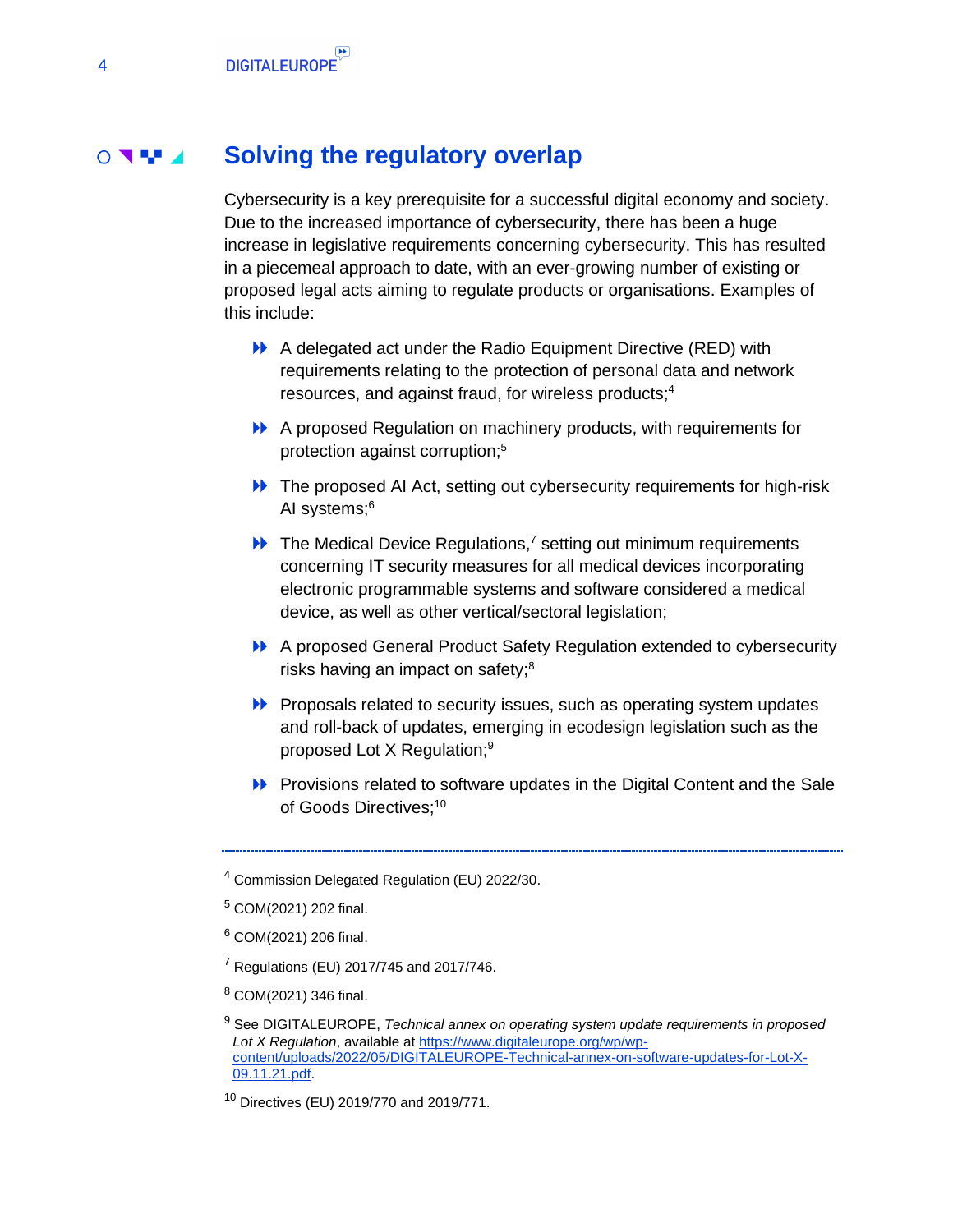- **EXECUTE:** The Cybersecurity Act, establishing a cybersecurity certification framework for products and services; and
- Risk management and incident notification obligations for essential and important entities under the reformed EU framework for the security of network and information systems (NIS2), $11$  as well as, among others, for the financial sector under the Regulation on digital operational resilience for the financial sector (DORA).<sup>12</sup>

In this context, any product with digital elements will likely be subject to more than one law stipulating cybersecurity obligations, directly or indirectly.<sup>13</sup> Tackling cybersecurity under various guises – and by different names – across multiple legal instruments will create legal uncertainty and put unnecessary burden on companies. What is worse, it will lead to incoherent outcomes that work against an increased level of cybersecurity for consumers, businesses and government users.

Users of connected technology need effective protection from cyber risks. Because basic cybersecurity risks and requirements are largely common across product categories, security regulation is most effective when it is consistent and horizontal across any internet-connected product.

The announced CRA is an opportunity to create such coherence by regulating the cybersecurity of internet-connected products horizontally. Should it instead add another layer of requirements, the CRA would exacerbate the problems it sets out to solve.

The CRA must provide market actors and surveillance authorities alike with the necessary legal certainty, providing a level playing field for all manufacturers regardless of their country of origin. To this end, it should become *lex generalis* concerning baseline requirements for the cybersecurity of connected products. It should explicitly articulate its relationship with other legislation incorporating similar requirements, and stipulate which legal act prevails.

This includes existing vertical/sectoral legislation such as automotive or medical devices as well as, crucially, the RED delegated act. The continued existence of an RED delegated act once the CRA is in place would fundamentally work against the CRA's coherence objectives, and we therefore urge that the RED

<sup>11</sup> COM(2020) 823 final.

<sup>12</sup> COM(2020) 595 final.

 $13$  We refer to the concept of 'good with digital elements' as outlined in Art. 2(5)(b) of the Sale of Goods Directive (Directive (EU) 2019/771). However, while this is helpful for a general approach, we believe that this concept needs to be further elaborated for applying specific requirements. This also applies to the term 'ancillary services' as introduced in the Commission's call for evidence of the CRA.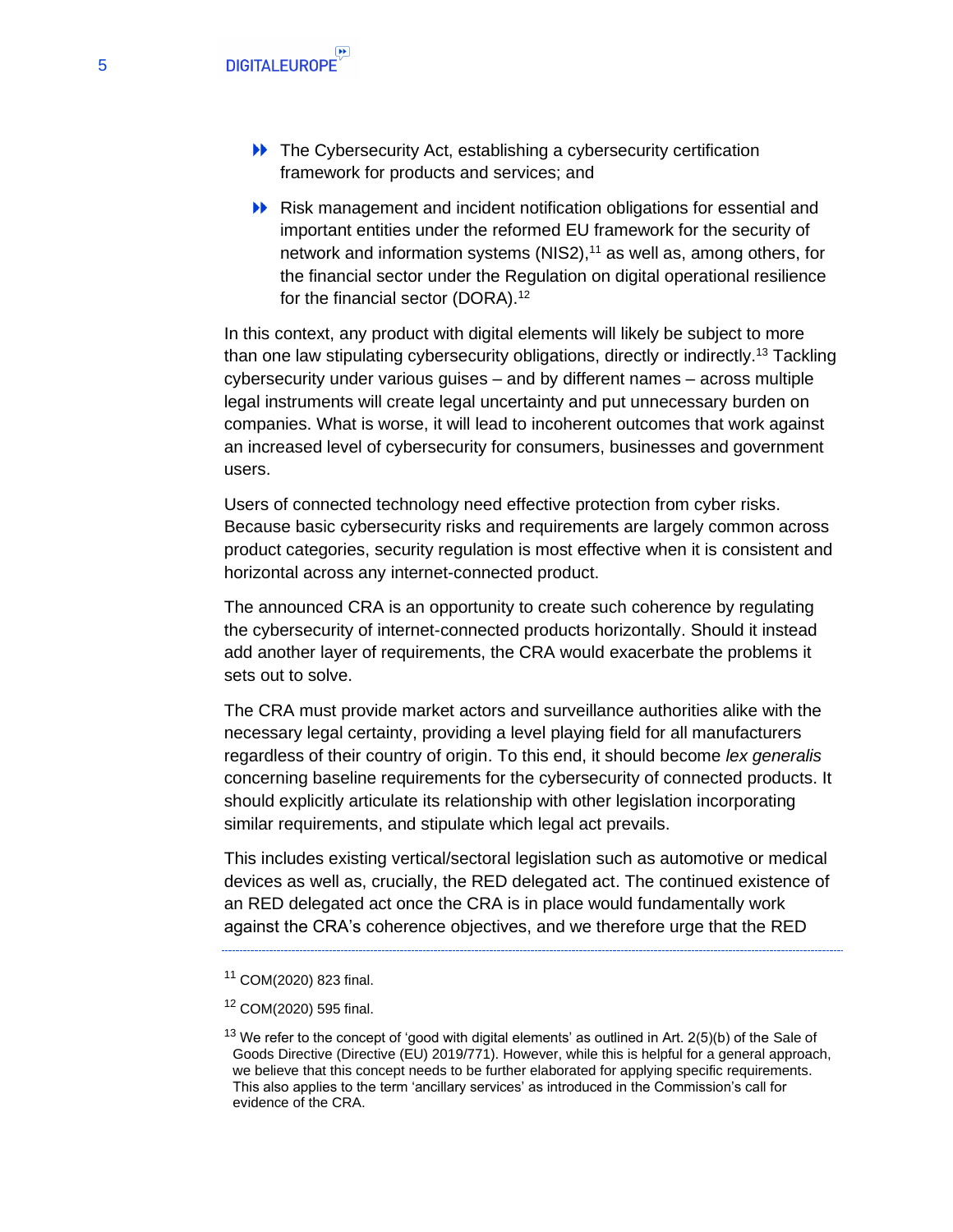delegated act should be repealed by the CRA. Clarification with respect to conflicting requirements from other regimes that may undermine cybersecurity, such as ecodesign, should be contemplated as well.

#### $\circ$ **Scope**

<span id="page-5-0"></span>Cybersecurity is by nature holistic – it is ultimately about systems consisting of different elements, tangible and intangible, processes and services. This poses a legislative challenge, because all these elements will be very difficult to cover in a one-size-fits-all approach.

Similar to the proposed Data Act,<sup>14</sup> the CRA's scope should focus primarily on tangible, movable products. It is these products that suffer from most legislative overlap and incoherence, and where most protection gaps can be remedied. By contrast, the CRA should not cover products that naturally belong to critical infrastructure, such as telecoms equipment, which are better dealt with separately.

## <span id="page-5-1"></span>**Focus on connected products**

The CRA's prime objective should be to provide one set of cybersecurity rules for all digital tangible 'connected products' (as defined below) currently governed by EU product regulation – from general-purpose computing to medical devices or security equipment for buildings. This approach will include all IoT devices relevant for a cybersecure society, and will remedy the legal uncertainty created by the current piecemeal legislative approach.

To cover such wide scope, the CRA must be generic enough to be applicable and specific enough to be effective. To this end, it should outline a set of essential baseline security requirements, to be applied selectively according to a risk management assessment of a device's intended use, taking into account the ecosystem or 'operational environment' in which the device will be placed. This is because threats and related risks can be extremely different between products used in a business environment, such as an IP network in a factory, and those used in a consumer environment, such as a tablet in a home network.

DIGITALEUROPE proposes that the CRA should govern 'connected products,' with the following definitions:

Connected product: A finished product that is intended to communicate directly or indirectly over the internet.

6

<sup>14</sup> COM(2022) 68 final.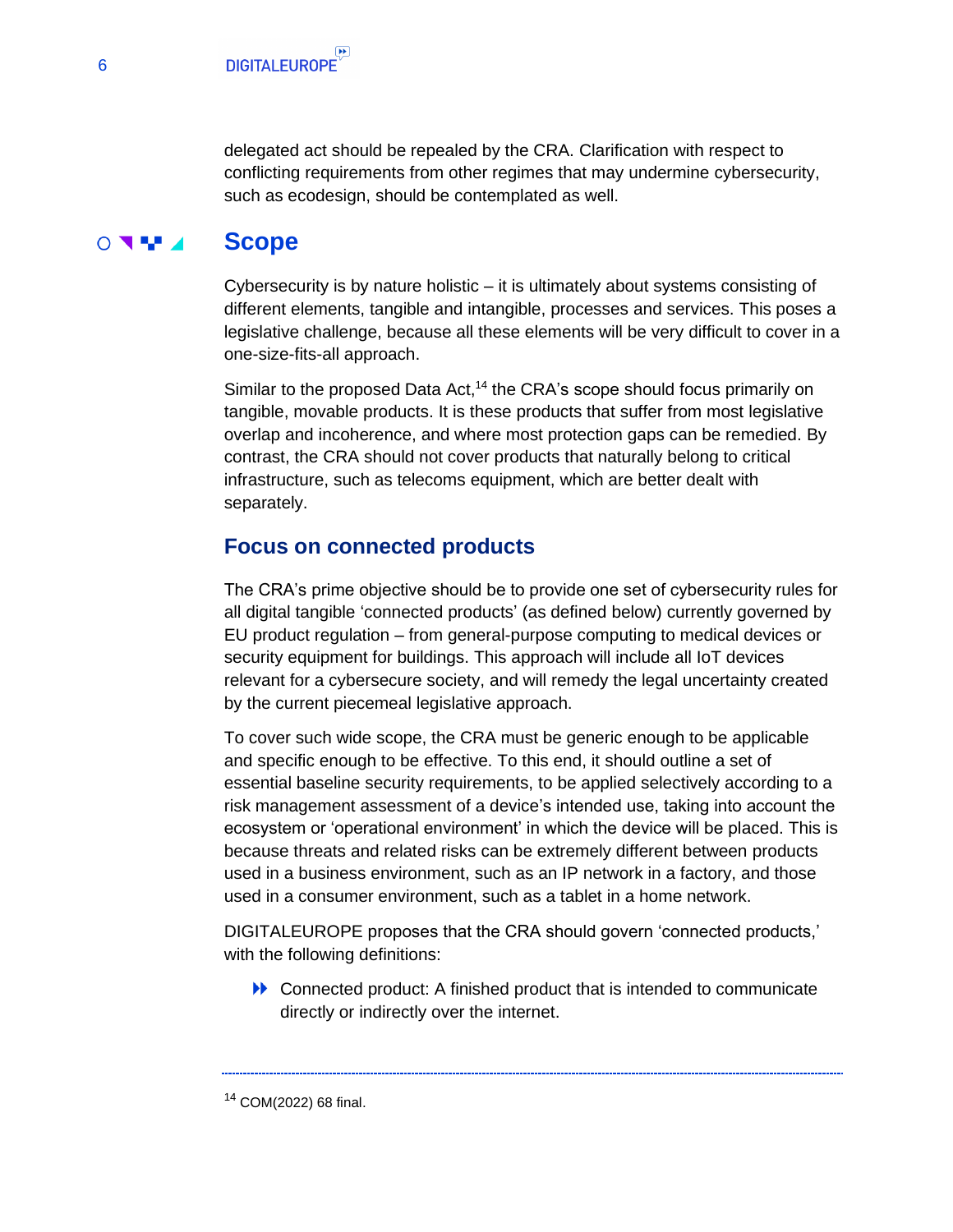Finished product: A product usable for its intended functions without being embedded or integrated into any other product. Components of a device, such as a processor or a sensor, should be outside the scope as security functionalities need to be assessed holistically.<sup>15</sup>

These definitions are compatible with the widely acknowledged ISO definitions.<sup>16</sup> and reflect the recent RED delegated act. Our definition of 'connected product' broadly coincides with that of 'hardware product,' intended as a digital tangible product, in the context of the Commission's call for evidence for the CRA. We believe that these definitions, combined, provide a better alternative to the definition of 'hardware product.'

Building on the product's intended use and a risk assessment, more specific requirements or more demanding conformity assessment procedures can be used to target applicable cybersecurity risks. Devices with more advanced computing capabilities (e.g. general purpose compute such as laptops, and IT devices) can and should enable more advanced protections than constrained IoT devices (e.g. a smart dog collar).

With a wide scope on products, it will be crucial for the CRA to differentiate between business-to-consumer (B2C) and business-to-business (B2B) use, and to account for different risk environments. Risks and mitigation options are fundamentally different, and the CRA should draw a clear distinction between the two. As specific requirements can depend on the domain or sector, these should be detailed by means of vertical standards.<sup>17</sup>

The proposed focus on connected products would allow for a key role of the device manufacturer, but also for obligations of relevant economic operators, which is especially relevant when software is concerned.

## <span id="page-6-0"></span>**Software**

In addition to connected products, as defined above, the CRA should cover software that is embedded into a product. We define 'embedded software' as 'software that is necessary for the intended function of a connected product.' This definition includes software physically stored in a product and closely connected to its hardware, e.g. firmware, driver software of a motor, and operating

 $15$  Assessing cybersecurity of products at the highest aggregation level prevents double regulation. For holistic aspects beyond the finished product, see the 'System level' section, p. 10 below.

<sup>16</sup> ISO/IEC 20924.

 $17$  For instance, a smart sensor that only communicates indirectly with the internet through a gateway may need to address different cybersecurity risks than the gateway. Also, as outlined above, devices with more advanced computing capabilities can and should enable more advanced protections than constrained IoT devices.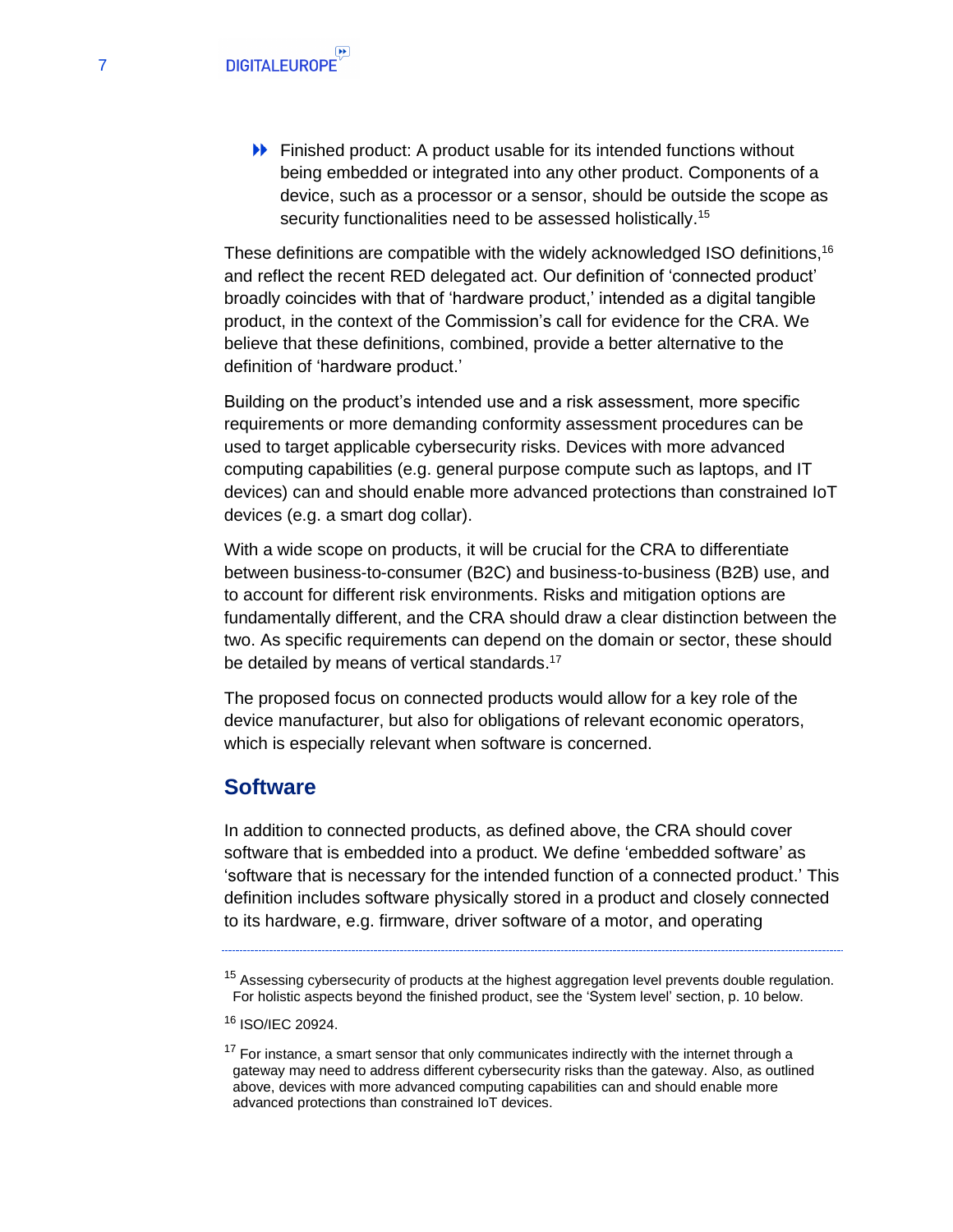systems.<sup>18</sup> Additionally, it encompasses software in a wider sense, notably software that is not physically present in a product, such as patches that can be embedded at a later stage to support a product's intended use.

General-purpose software functioning irrespective of a specific tangible product ('standalone software') should be out of scope.<sup>19</sup> Examples would be for instance a weather app for a smartphone, text editor software for a laptop, or a video conference app in a conference room controller.

By the same token, the broader category of services ('ancillary service' in the call for evidence) should not be covered.<sup>20</sup> Services are fundamentally different from goods or software, and are performed in a manner and over a timeframe that are largely unrelated to any specific device, e.g. cloud, streaming or financial services. Consequently, legal requirements applicable to devices and their embedded software will not be relevant for services.

When embedded software is provided by a third party to the manufacturer of the connected product, the CRA should provide principles for a fair balance of responsibility between the manufacturer and the software provider. It should also provide a level playing field regardless of country of origin.

#### **Covering the lifecycle**  $\circ$

<span id="page-7-0"></span>In a dynamic threat landscape, fixed-point-in-time test conditions on the product alone can only partly ensure security. To stay future proof, the CRA must stipulate baseline security objectives also beyond the product itself.

Importantly, in addition to essential requirements on products, the CRA can also stipulate obligations on manufacturers or other relevant economic operators. This approach is fully in line with product regulation under the New Legislative

 $18$  We believe our proposed definitions increase legal certainty compared to the definitions contained in the public consultation on the CRA, available at [https://ec.europa.eu/eusurvey/runner/European\\_Cyber\\_Resilience\\_Act?surveylanguage=en.](https://ec.europa.eu/eusurvey/runner/European_Cyber_Resilience_Act?surveylanguage=en)

 $19$  We note that at present, software separate from products is only envisaged in the medical device regulations (Regulation (EU) 2017/745 and Regulation (EU) 2017/746), but only to the extent that such software is 'specifically intended by the manufacturer to be used for one or more of the medical purposes set out in the definition of a medical device.' General-purpose software is explicitly excluded.

<sup>&</sup>lt;sup>20</sup> While the Data Act also covers 'related services' in its scope, this is due to the different goal of that proposal, which aims to facilitate access to data. This may also involve the data generated in the use of a digital service offered with the product. Such digital service, however, will typically not have any cybersecurity impact, which is what the CRA should address. To the extent that there is a cybersecurity impact on the product, the inclusion of embedded and non-embedded software that supports the product's intended use will suffice.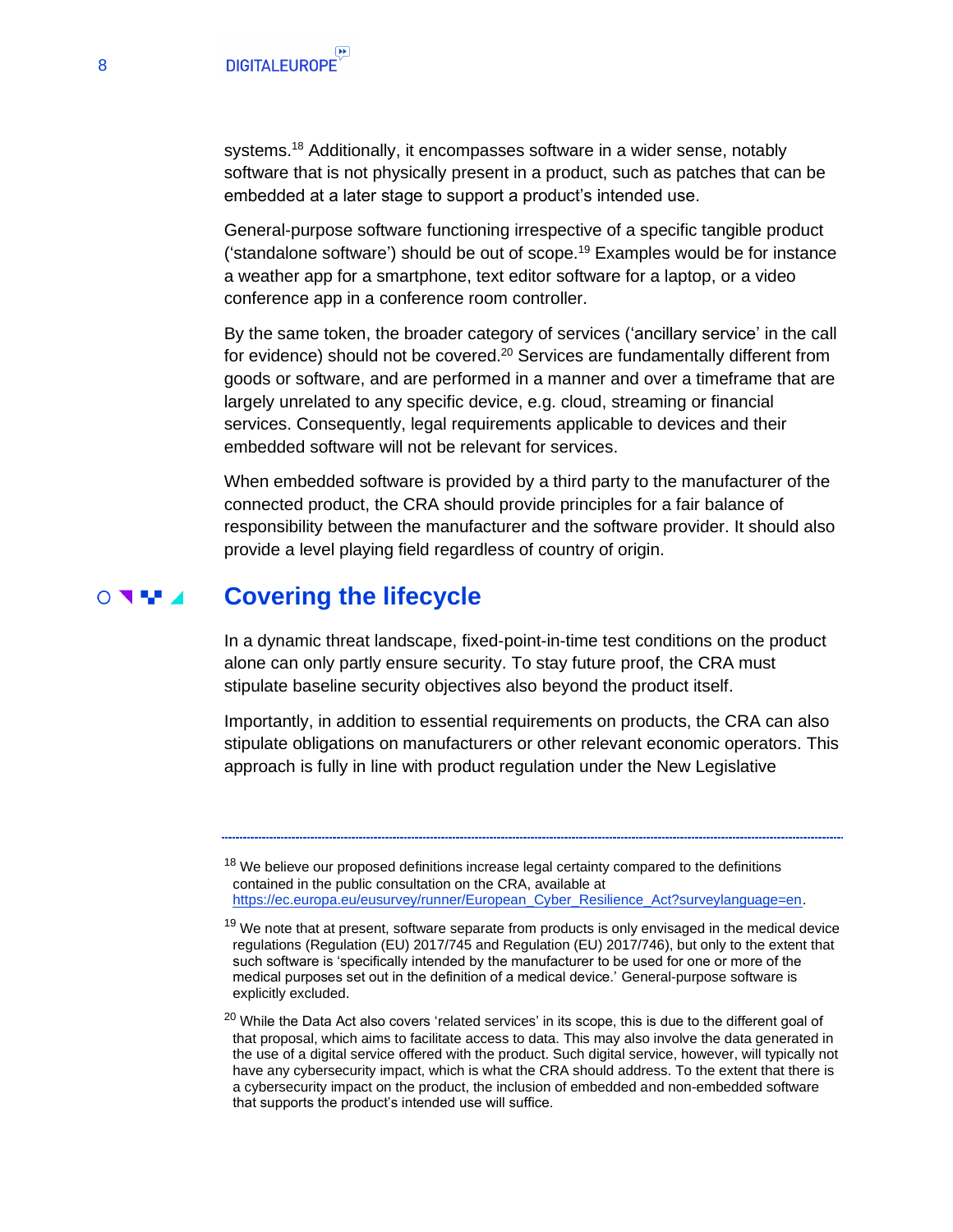Framework  $(NLF)$ ,<sup>21</sup> and addresses conformity needs before and after the moment of placing products on the market or putting them into service, whilst also reflecting established licences allowing continued code development to enhance security and functionality. Of course, care has to be taken to ensure consistency in the definitions of economic operators across relevant legislation.<sup>22</sup>

Through obligations on manufacturers and relevant economic operators, including third-party suppliers, the CRA should provide a coherent lifecycle framework building on three elements:

- ▶ Secure development and production processes in accordance with secure-by-design and by-default principles (to be detailed in harmonised standards);
- **EXECOORDINATE:** Coordinated vulnerability report management (to be detailed in harmonised standards); and
- $\rightarrow$  Transparency about the minimum duration for the provision of security software updates or alternative mitigations (to be detailed in legal agreements).

Bolstering awareness and best practice relating to product development, vulnerability management, and transparency about security software updates can prevent major security risks.

Adherence to processes such as secure development lifecycle (SDL), building end-to-end security into app development (DevSecOps) or vulnerability report management is essential to improve security. Pursuant to the baseline security objectives stipulated by the CRA, manufacturers should be able to select the relevant risk-based processes, ideally based on harmonised standards or established industry-led frameworks. These baseline approaches to security will provide necessary foundational capabilities.

Software updates are an important element of ensuring security beyond placement on the market. A horizontal regulation, however, should not stipulate a specific duration for the provision of updates, as this will vary according to product and operational environment. Stronger transparency obligations to

<sup>&</sup>lt;sup>21</sup> [https://ec.europa.eu/growth/single-market/goods/new-legislative-framework\\_en.](https://ec.europa.eu/growth/single-market/goods/new-legislative-framework_en) This is true, more generally, of EU product regulation contemplating the CE mark, with conformity assessment procedures defined in Decision No 768/2008/EC. The NLF is often misunderstood as ending after placement on the market. On the contrary, placement on the market is an important reference point but does not exclude subsequent obligations, for instance related to market observation of product failures.

 $22$  We note for instance that the concept of 'vendor' as introduced in the call for evidence is different from the NLF definitions, as it applies to distributors and manufacturers alike. It is also not coherent with the definition of 'seller' in consumer sales law. We propose aligning the CRA with the NLF concepts.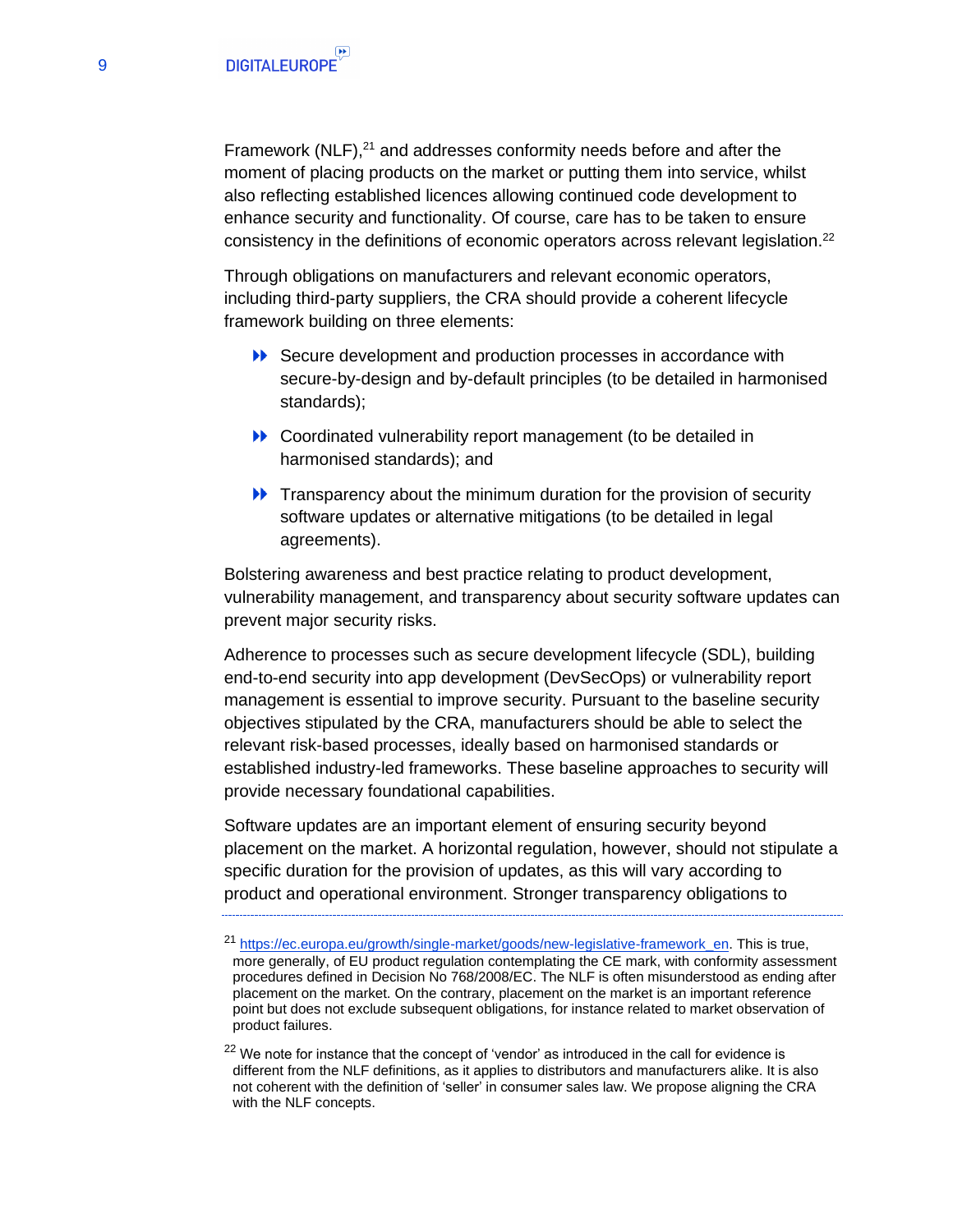disclose the duration of available support (while maintaining flexibility to determine and adjust it) will create the right balance between customer needs and affordable solutions. The CRA should recognise that manufacturers' obligation should only be to provide software updates, as their adoption usually lies with the user.

Regardless of the development model (proprietary or open source), there is a need to ensure, in accordance with the relevant risk-based process, extensive curation, security screening and quality assurance testing prior to release, as well as subsequent tracking of developments on product components during the lifecycle. From this perspective, the CRA should recognise existing best practice in software vulnerability management and disclosure that is standard in the relevant industry, as well as collaboration within security and developer communities to ensure timely and effective patches.

## <span id="page-9-0"></span>**System level**

Device-based requirements and obligations on manufacturers alone may not cover all security aspects. As seen above, to cover a manufacturer's supply chain, the CRA should acknowledge that other economic operators are relevant and may bear responsibility.

Moreover, the network or system level in which the device is included is naturally of high relevance. Certain mitigation measures (or compensating controls) such as monitoring or segmentation of devices, are best resolved at the level of network or system configuration, integration or operation.

This being said, the CRA should solely focus on connected digital products. The network or system level can be considered by defining in the CRA a mechanism allowing delegation of some security features to a network counterpart or be factored in by a transparent, legally certain reference to other legislation that already addresses the system level, such as NIS2.

The connection could be construed by stipulating product-level requirements that allow for these mitigation measures or compensating controls. One example could be the interface with network-level security, making it possible for the device to be identified, monitored and managed. Details could be provided in harmonised standards, based on existing international standards.<sup>23</sup>

<sup>&</sup>lt;sup>23</sup> See for instance the system-level aspects in IEC 62443-3-3.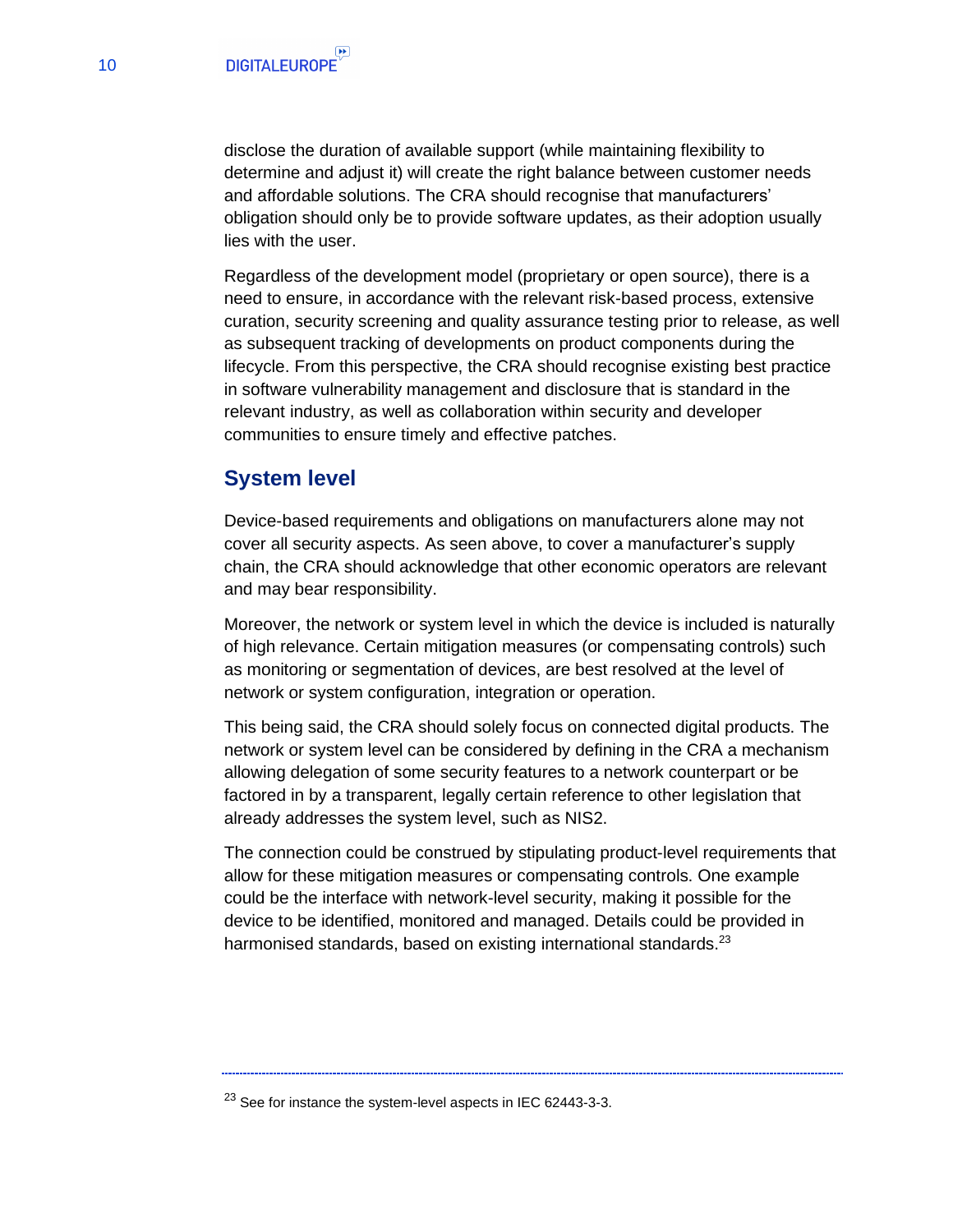#### **Harmonised standards**  $\circ$  and  $\bullet$

<span id="page-10-0"></span>The use of harmonised standards has a long and successful history in EU product legislation under the NLF. Its key strength is that it allows general legal requirements to be detailed at the technical level.

A very good example of this is the EMC Directive,<sup>24</sup> whose extremely broad scope is made possible by allowing detailed product-specific requirements to be managed at standardisation level. The same scalable approach to harmonised standards should be adopted by the CRA, given its ambition to ensure coherence across a wide range of products with digital elements.

Harmonised standards can leverage industry's technical expertise to support market needs and increase adoption, allowing effective incorporation of sectorspecific needs on top of the horizontal requirements established by the CRA. Another key advantage of addressing technical details by reference to harmonised standards is that broad consensus and global acceptance can be ensured.

Harmonised standards for the CRA must not conflict with – and indeed, should be based on – internationally recognised cybersecurity standards, such as:

- **EXECUTE:** The widely used ISO/IEC 27001 (information security management);
- Draft ISO/IEC 27402 (DIS) (IoT products), soon to be finalised;
- **ETSI EN 303 645 (IoT consumer products);**
- ETSI TS 103 732 (consumer mobile device) ;
- ETSI TS 103 848 (home gateway products);
- IEC 62443 (industrial automation and control systems and products);
- ISO/IEC 29147 (vulnerability disclosure);
- **ISO/IEC 27034 (application security); and**
- **D** The GSMA IoT Security Guidelines for Endpoint Ecosystems.

These standards already cover a vast number of relevant requirements, and their early consideration in the CRA's essential requirements and obligations on economic operators would allow for a much faster development process for the necessary harmonised standards.

<sup>24</sup> Directive 2014/30/EU.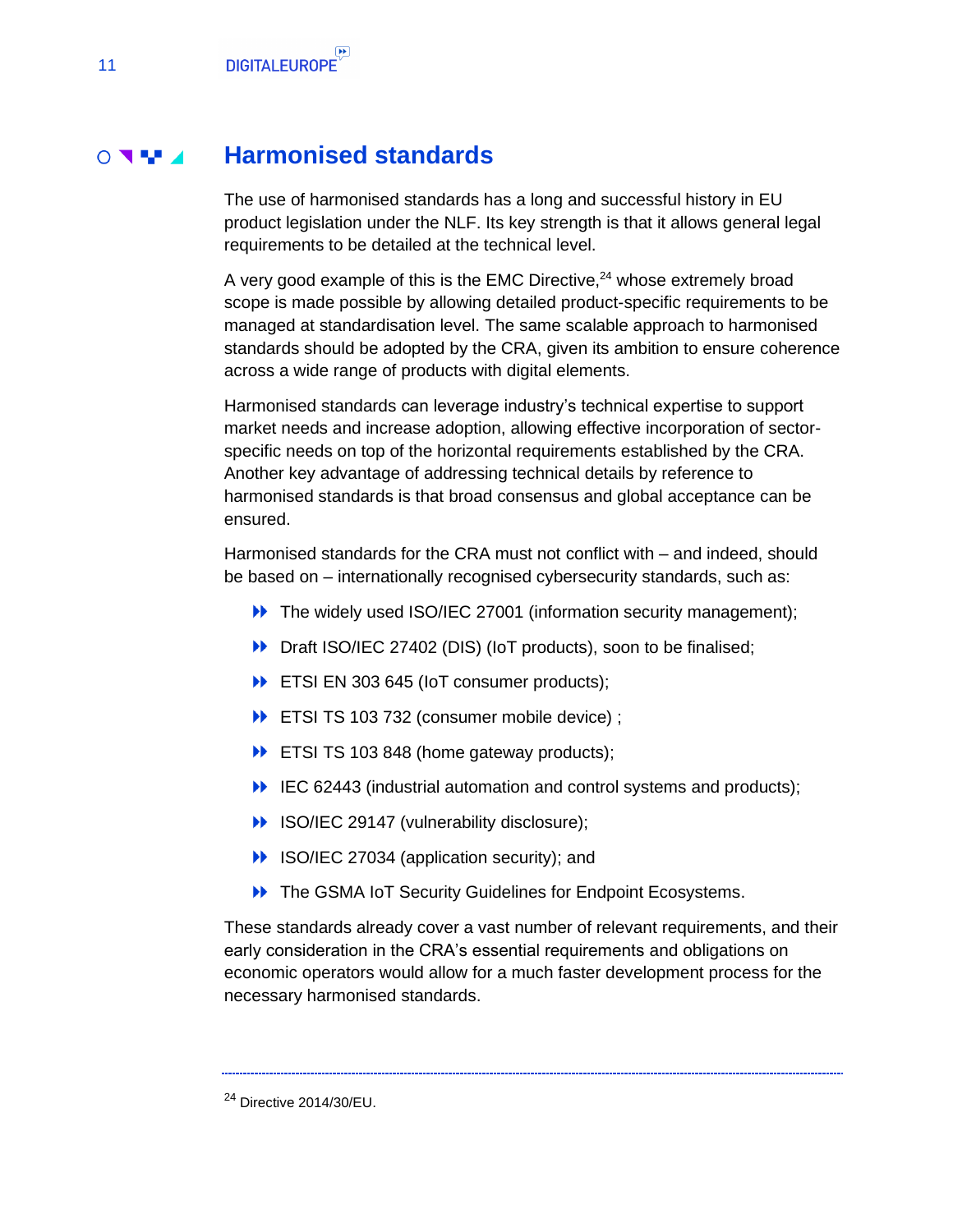<span id="page-11-0"></span>Harmonised standards allow for self-assessment by the manufacturer as well as for self-certification.

#### **Conformity assessment**  $\circ$

## <span id="page-11-1"></span>**Self-assessment with harmonised standards**

Safety legislation applicable to everyday products – such as the Low Voltage Directive  $(LVD)^{25}$  – has proved self-assessment by manufacturers to be a demonstrable, efficient and risk-based approach to ensure safety for consumers.

Particularly given the broad spectrum of digital products that will come into scope, the same approach should be used with regard to cybersecurity under the CRA.

Self-assessment underlines the principle that manufacturers must guarantee and be responsible for the safety – and in this case, the cybersecurity – of their products. Companies who choose to rely on third parties should equally have the right to do so.

As with product requirements, the associated risk is also key in conformity assessment. While third-party assessment can be relevant for high-risk environments, we are convinced that well-performed self-assessment is the appropriate method for most connected products.

To be effective and secure, however, self-assessment must be accompanied by two important conditions:

- Clear technical requirements against which the assessment must be performed. Here, the experience of the LVD shows that these requirements can best be laid down in harmonised standards; and
- **Effective post-market surveillance (see below).**

## <span id="page-11-2"></span>**Certification**

Cybersecurity for ICT products can also be evidenced pursuant to voluntary certification schemes adopted under the Cybersecurity Act. For industrial IoT, certification schemes already exist under IEC 62443.

The crucial question is how obligations under the CRA relate to possible schemes under the Cybersecurity Act.

<sup>25</sup> Directive 2014/35/EU.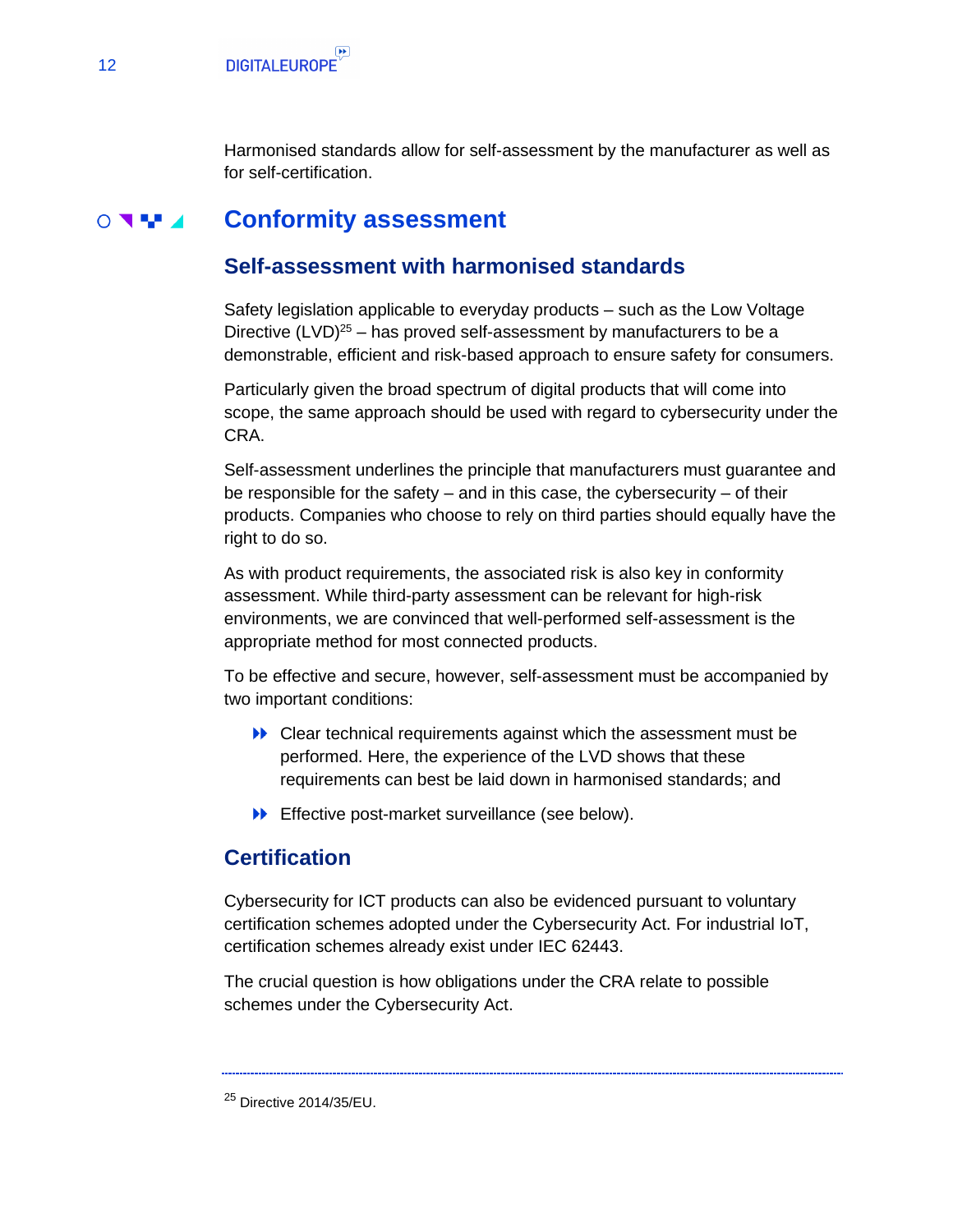Where companies have chosen certification by third parties, it is vital for the CRA to include a flexible mechanism to avoid duplication and allow for a modular approach leveraging certification schemes.

Similarly, for markets requesting complementary or higher requirements, voluntary third-party certification should be accepted as an alternative way to demonstrate compliance.

#### **Stringent market surveillance**  $\circ$

<span id="page-12-0"></span>A law without enforcement is just good advice. Conformity assessment – by both vendors and third parties – must be seen in conjunction with effective market surveillance.

For market surveillance to be effective when it comes to cybersecurity, the necessary competences need to be built up. This is especially the case because of the important role that processes play in cybersecurity, going beyond the traditional product-based expertise of market surveillance authorities and the global nature of such processes and products.

Successful enforcement should thus leverage the current framework for market surveillance and compliance of products covered by Regulation 2019/1020.

### FOR MORE INFORMATION, PLEASE CONTACT:

KK. Alberto Di Felice

> **Director for Infrastructure, Privacy and Security Policy** [alberto.difelice@digitaleurope.org](mailto:alberto.difelice@digitaleurope.org) / +32 471 99 34 25

Zoey Stambolliu КK.

**Manager for Infrastructure and Security Policy**

[zoey.stambolliu@digitaleurope.org](mailto:zoey.stambolliu@digitaleurope.org) / +32 498 88 63 05